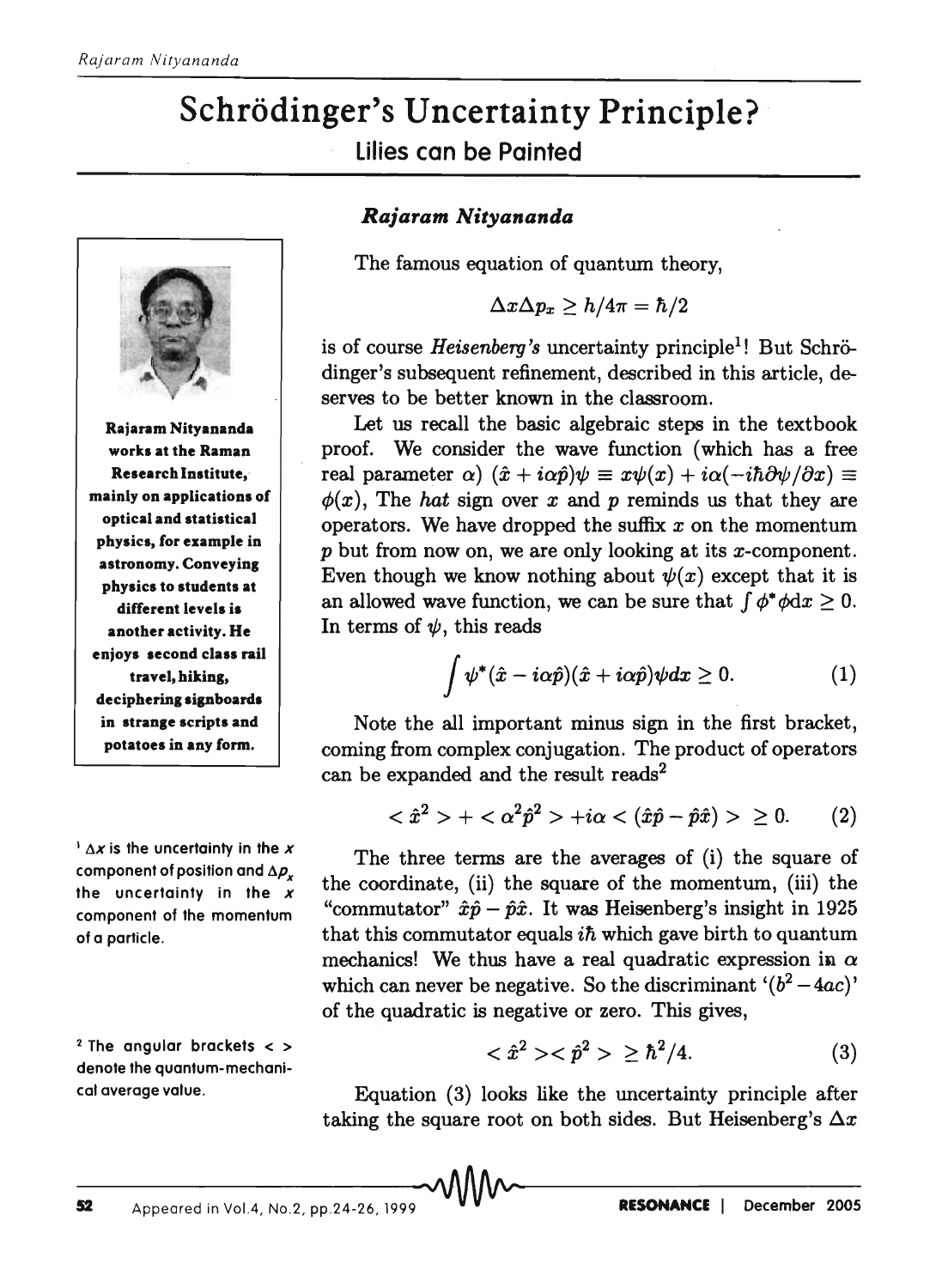$\ominus$  ,

is the root mean square deviation of  $x$  from its average,  $\bar{x}$ . Similarly, we need  $p - \bar{p}$ . But no more work is needed! The only property used in deriving (3) was the commutation relation  $AB - BA = i\hbar$ , and this is equally true if we take  $A = \hat{x} - \bar{x}$ ,  $B = \hat{p} - \bar{p}$ . In physical terms, we are choosing the average *x* as the origin and the velocity of our frame of reference to be the average velocity.

So far so good. But Schrödinger's insight was that we have even more freedom in choosing *A* and *B,* keeping their commutator equal to *ih.* For example, take  $B = \hat{p}$  as before, but  $A = \hat{x} + \beta \hat{y}$  with  $\beta$  a real parameter. We still have the same commutator, so  $\langle A^2 \rangle \langle B^2 \rangle - \hbar^2/4 \geq 0$ . Note again that the left hand side is quadratic in the free parameter  $\beta$ , and hence we can be sure the discriminant is zero or negative. This condition now gives (check it out!) the Schrödinger form of the uncertainty relation

$$
\langle \hat{x}^2 \rangle \langle \hat{p}^2 \rangle - \langle \frac{\hat{x}\hat{p} + \hat{p}\hat{x}}{2} \rangle^2 \ge \hbar^2/4. \tag{4}
$$

Clearly, this is better than Heisenberg's, since the square of the (real!) average of  $(\hat{x}\hat{p} + \hat{p}\hat{x})/2$  can be moved to the right hand side of (4), which is therefore greater than the right hand side of (3). Notice that there is no difficulty in measuring *x* and p from their average values. If we do so, equation (4) reads.

$$
<\Delta \hat{x}^2><\Delta \hat{p}^2> - <\frac{\Delta \hat{x} \Delta \hat{p} + \Delta \hat{p} \Delta \hat{x}}{2} >^2 \geq \hbar^2 / 4. \tag{5}
$$

What does it all mean? We now reveal what  $\beta$  is by putting it equal to  $t/m$ .  $x + pt/m$  is just the position at a time t, assuming a free particle of mass  $m$ . We thus need to understand how an uncertainty product like  $\Delta x \Delta p$  behaves under free motion. Let us first look at a classical situation in which we have a cloud of particles, occupying an elliptical region in  $x - p$  space (also known as phase space). For simplicity, we have chosen the mean value of *x* and that of p to be zero (see figure). At a later time, the particles with positive *p* have moved to the right and those with negative *p* to the left. Our ellipse is still an ellipse but has got tilted, preserving its area<sup>3</sup>. Notice that the spread in  $p$  has remained the same, but the spread in  $x$  has increased. The Heisenberg uncertainty product  $\Delta x \Delta p$  would thus increase. But <sup>3</sup>This is in fact Liouville's theorem of classical mechanics about motion in phase space.